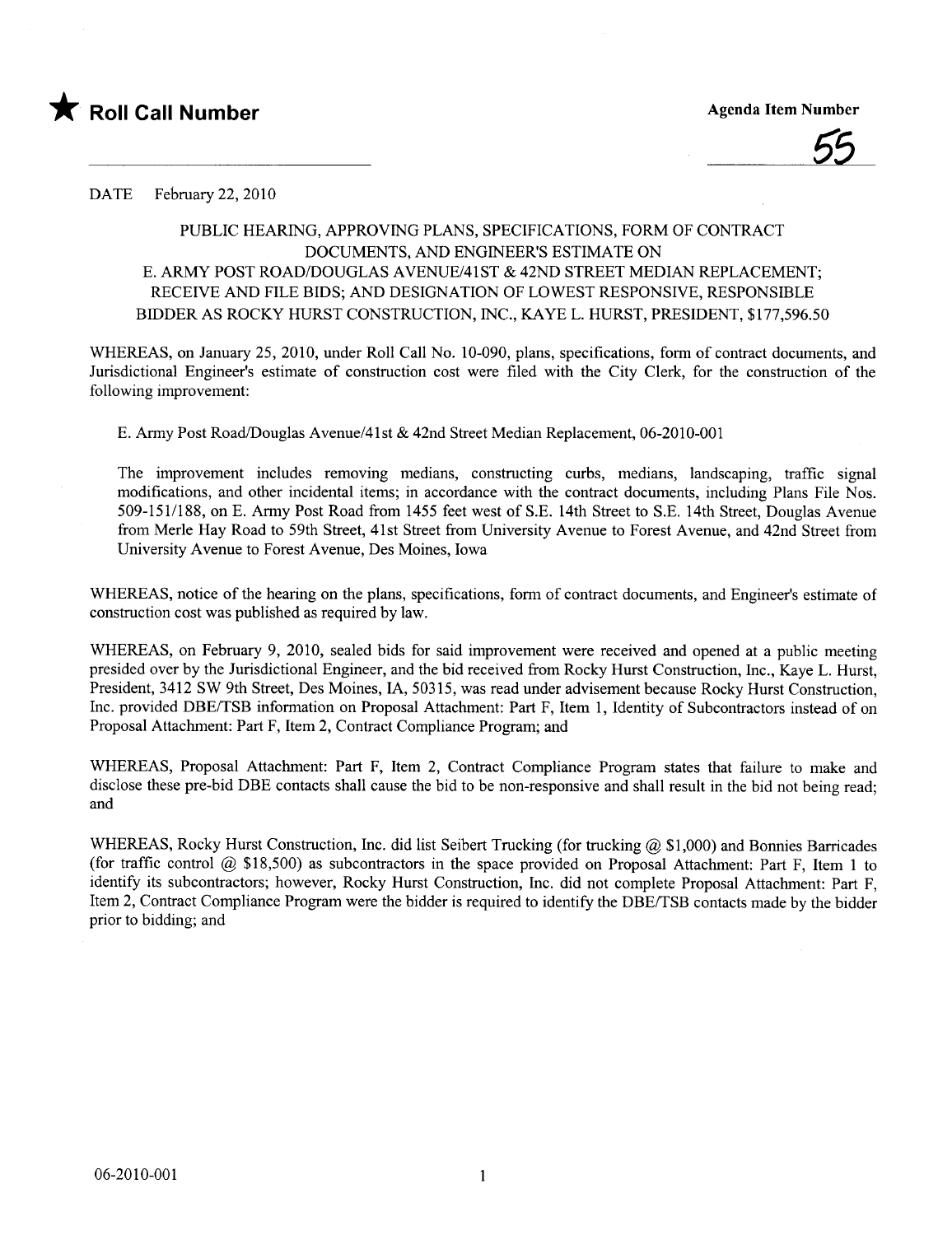



DATE February 22, 2010

WHEREAS, Engineering and Legal Department Staff opening bids considered the following:

• Rocky Hurst Construction, Inc. listed two DBE's on Proposal Attachment: Part F, Item 1, Identity of Subcontractors form, which requires the bidder certify its proposed subcontractors over \$25,000 (Both companies listed, Seibert Trucking and Bonnies Barrcades, were less than \$25,000 and were not required to be listed on the form).

. Staff knew that Seibert Trucking and Bonnies Barrcades were both certified DBE's,

Staff assumed that Rocky Hurst Construction, Inc. incorrectly entered the DBE information on the wrong form, since it was not required to list subcontractors its company intended to use when the amount was less than \$25,000, and read the bid under advisement. It was apparent to Staff that Rocky Hurst Construction, Inc. had contacted DBEs when two DBEs were listed as subcontractors on Part F, Item 1. If Staff had not known that these two companies were DBE's, the bid from Rocky Hurst Construction, Inc. would not have been read since Rocky Hurst Construction, Inc. did not complete Proposal Attachment: Part F, Item 2, Contract Compliance Program; and

WHEREAS, Engineering Department Staff has contacted Rocky and Kaye Hurst who have provided an e-mail stating that they had made DBE contacts prior to the bid opening, provided a written quotation from Bonnies Barrcades for the project, and stated that they had incorrectly completed the proposal forms; and after furter review, the Engineering and Legal Departments have determined that this was a minority irregularity that could be waived by the City CounciL.

NOW, THEREFORE, BE IT RESOLVED BY THE CITY COUNCIL OF THE CITY OF DES MOINES, IOWA: That the hearing on the plans, specifications, form of contract docmnents, and Jurisdictional Engineer's estimate of construction cost for said improvement be closed; and that said plans, specifications, form of contract documents, and Jurisdictional Engineer's estimate of construction cost are hereby approved as the plans, specifications, form of contract documents, and Jurisdictional Engineer's estimate of construction cost for said improvement.

BE IT FURTHER RESOLVED: That the City Council concurs in the recommendation of the Engineering Department and the Legal Department regarding the bid submitted by Rocky Hurst Construction, Inc., waives said minor irregularity, and hereby receives the bid submitted by Rocky Hurst Construction, Inc..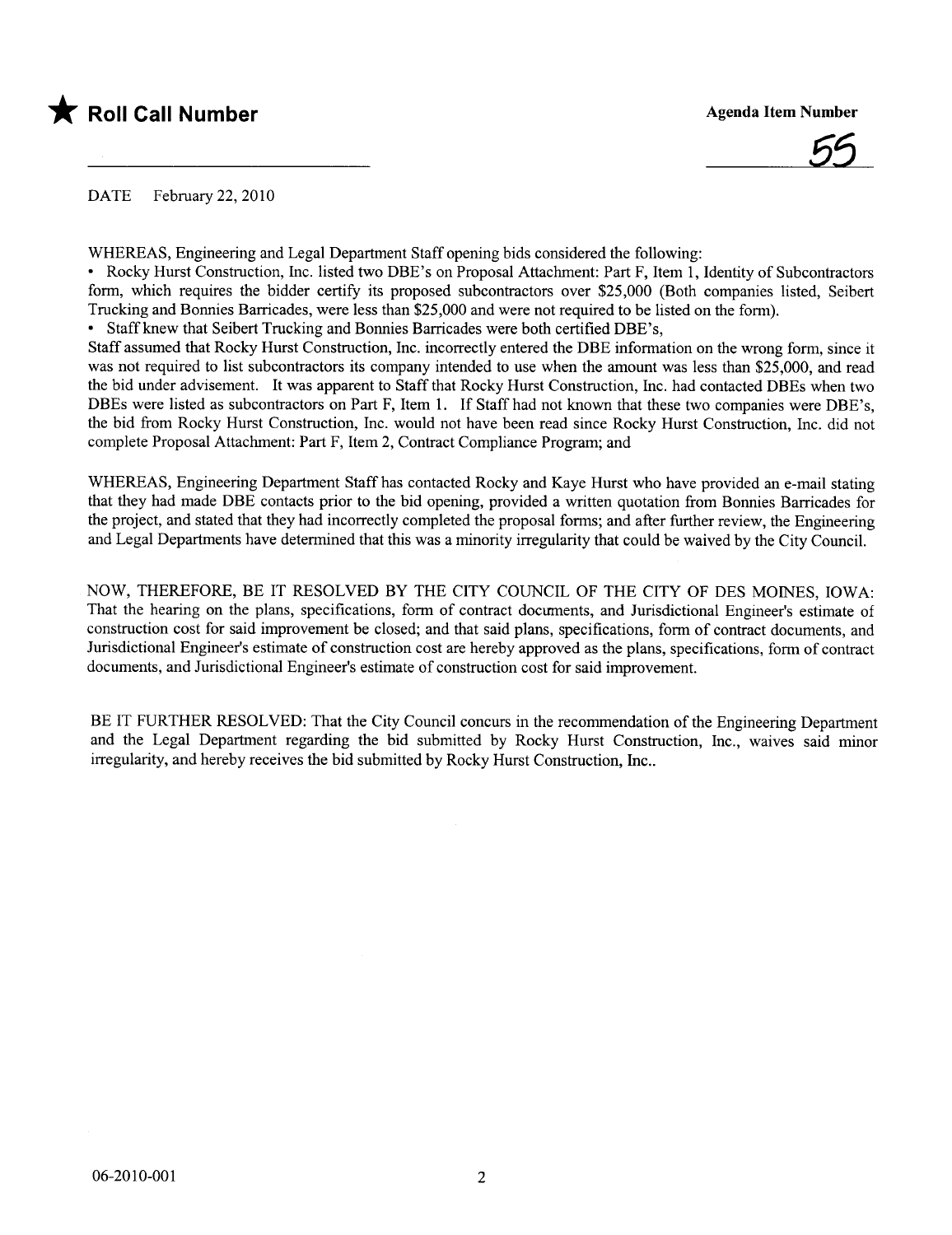## \* Roll Call Number Agenda Item Number



## DATE February 22, 2010

BE IT FURTHER RESOLVED: That sealed bids for said improvement were submitted by the following bidders:

| Rocky Hurst Construction, Inc.     | Des Moines, IA<br>Bid read under advisement |
|------------------------------------|---------------------------------------------|
| T K Concrete Inc.                  | Pella, IA                                   |
| Elder Corporation                  | Des Moines, IA                              |
| Concrete Technologies, Inc.        | Urbandale, IA                               |
| Jasper Construction Services, Inc. | Newton, IA                                  |
| The Concrete Contracting Co.       | Grimes. IA                                  |

which were received and opened at a public meeting presided over by the Jurisdictional Engineer in the City Council Chambers, 2nd Floor, City Hall, 400 Robert D. Ray Drive, Des Moines, Iowa at 11:00 a.m. on February 9, 2010. Said bids and the attached tabulation of bids for said improvement be and are hereby received and fied.

BE IT FURTHER RESOLVED: That the Jurisdictional Engineer has determined that the lowest responsive, responsible bid for the construction of said improvement was submitted by Rocky Hurst Construction, Inc., Kaye L. Hurst, President, 3412 SW 9th Street, P.O. Box 36443, Des Moines, lA, 50315 in the amount of \$177,596.50, and said bid be and the same is hereby accepted.

BE IT FURTHER RESOLVED: That the bid security of the unsuccessful bidders be and is hereby authorized and directed to be returned.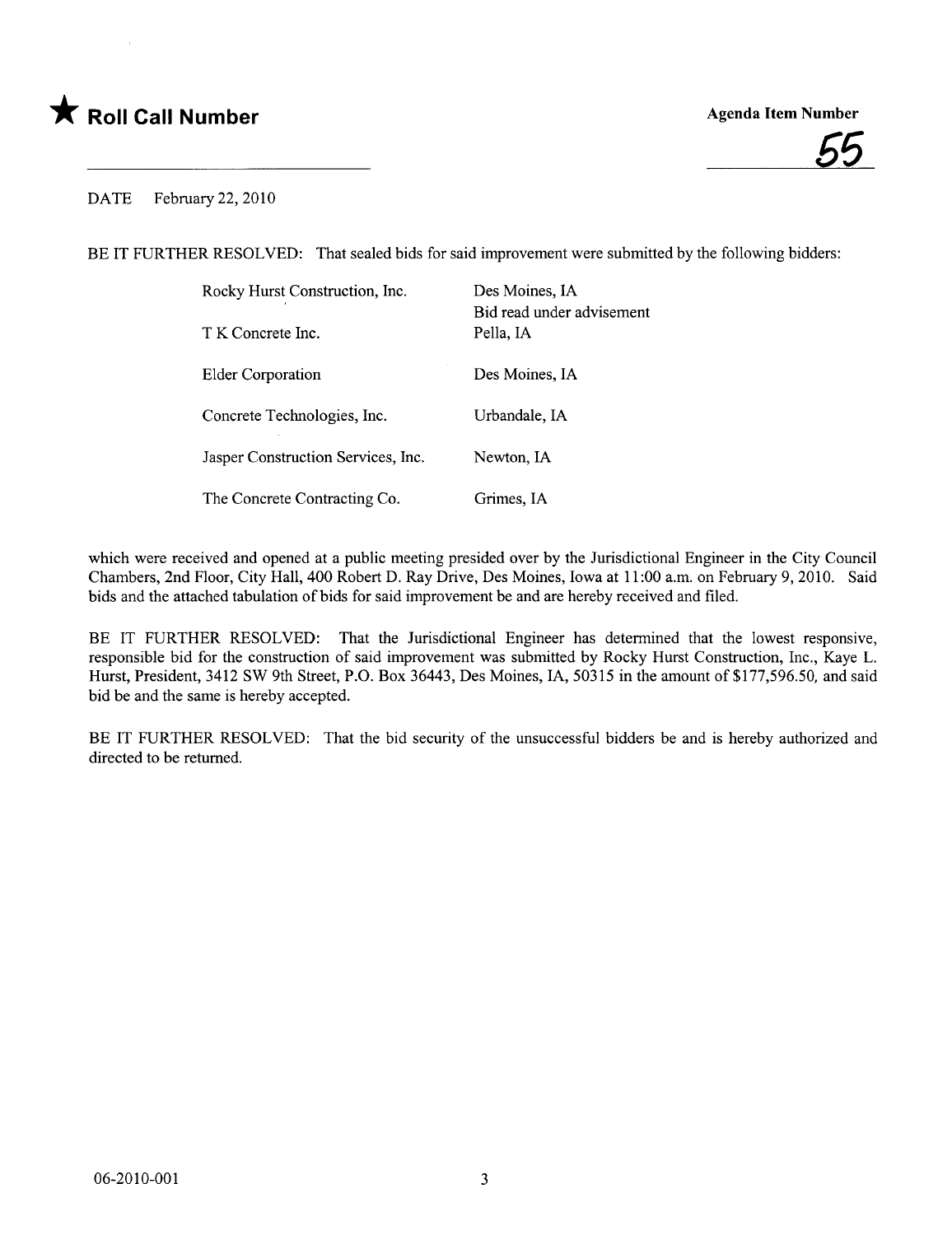

<u>55</u>

DATE February 22, 2010

BE IT FURTHER RESOLVED: That the Jurisdictional Engineer is hereby directed to secure execution by the lowest responsible, responsive Bidder and its surety of the contract documents in the form heretofore approved by this Council; that the Jurisdictional Engineer is directed to thereafter present said contract documents to this Council for approval and authorization to the Mayor to sign; and that no contract shall be deemed to exist between the City of Des Moines and said Bidder until said contract has been executed by the Bidder, and shall have been approved by this Council and executed by the Mayor and attested to by the City Clerk.

(City Council Communication Number  $\sqrt{0.2}$  attached.)

Moved by to adopt.

FORM APPROVED:<br>muther Vouchy

Kathleen Vanderpool \ Deputy City Attorney

**FUNDS AVAILABLE** 

Allen McKinley Des Moines Finance Director

Funding Source: E. Army Post Road Median Replacement, STR238, Being: \$143,313.50 in G. O. Bonds from STR238 for work on E. Army Post Road; \$15,120 in G. O. Bonds from STR134 (Traffic Median Island Replacement, Page Street-46) for work on Douglas Avenue; and \$19,163 on G. O. Bonds from STR131 (City-wide Neighborhood Traffic Control Program, Page Traffic-4) for work on 41st/42nd Streets

| <b>COUNCIL ACTION</b> | <b>YEAS</b> | <b>NAYS</b> | <b>PASS</b> | <b>ABSENT</b>   | I, Diane Rauh, City Clerk of said City Council, hereby     |
|-----------------------|-------------|-------------|-------------|-----------------|------------------------------------------------------------|
| <b>COWNIE</b>         |             |             |             |                 | certify that at a meeting of the City Council, held on the |
| <b>COLEMAN</b>        |             |             |             |                 | above date, among other proceedings the above was          |
| <b>GRIESS</b>         |             |             |             |                 | adopted.                                                   |
| <b>HENSLEY</b>        |             |             |             |                 |                                                            |
| <b>MAHAFFEY</b>       |             |             |             |                 | IN WITNESS WHEREOF, I have hereunto set my hand            |
| <b>MEYER</b>          |             |             |             |                 | and affixed my seal the day and year first above written.  |
| <b>MOORE</b>          |             |             |             |                 |                                                            |
| <b>TOTAL</b>          |             |             |             |                 |                                                            |
| <b>MOTION CARRIED</b> |             |             |             | <b>APPROVED</b> |                                                            |
|                       |             |             |             |                 |                                                            |
|                       |             |             |             | Mayor           |                                                            |
|                       |             |             |             |                 | City Clerk                                                 |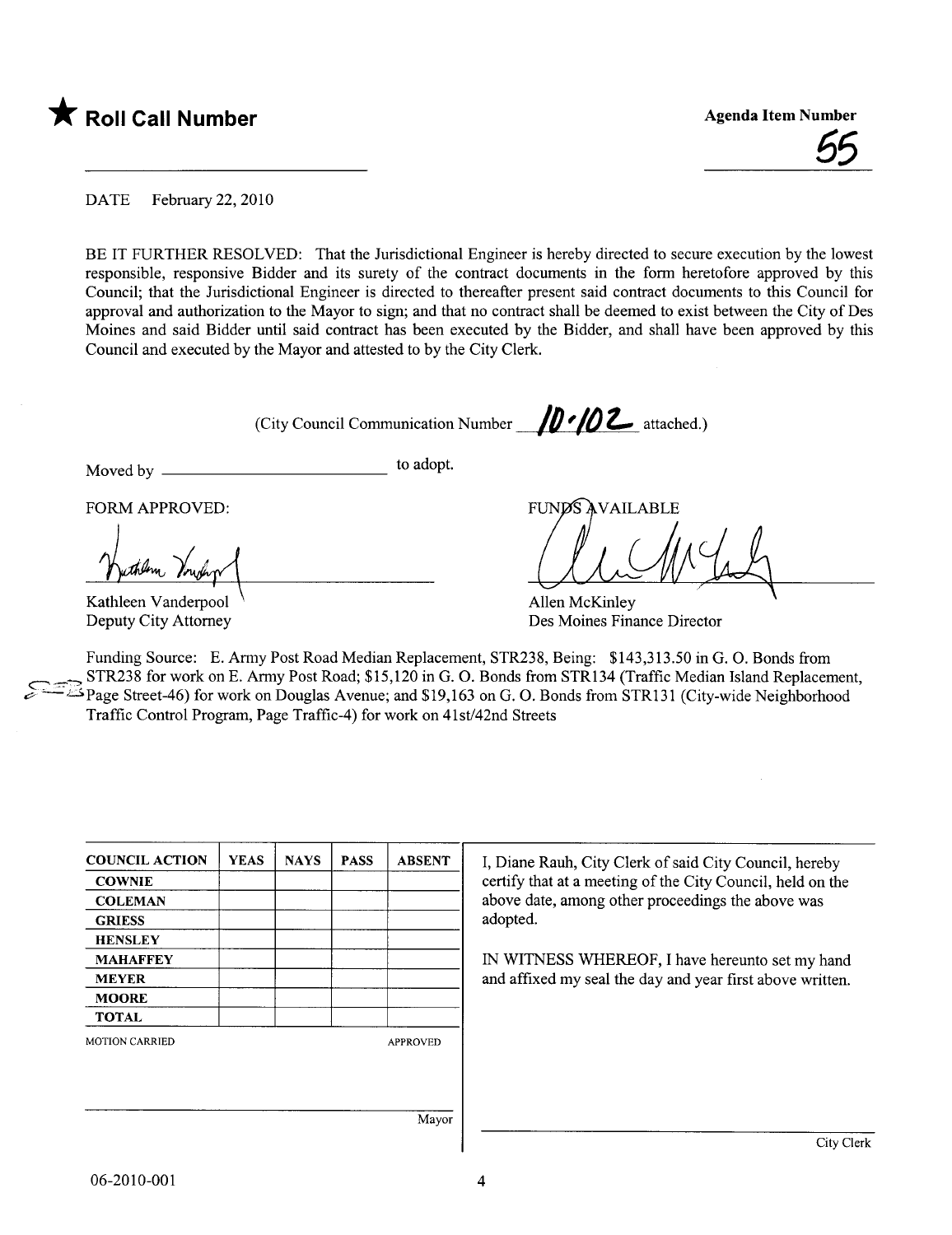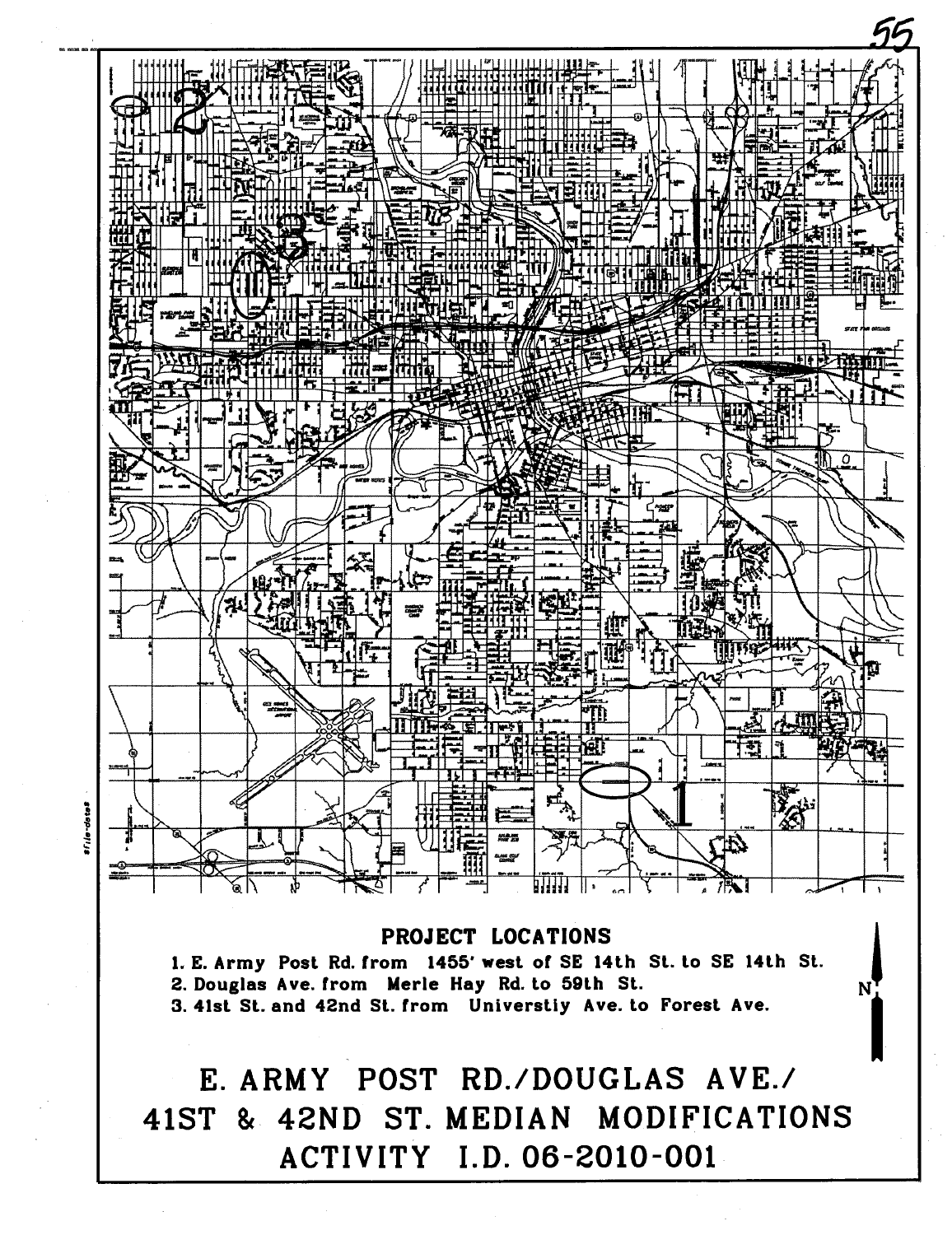|                           |                          | APPROVED BY 1894        |
|---------------------------|--------------------------|-------------------------|
| DEPARTMENT OF ENGINEERING | CITY OF DES MOINES, IOWA | TABULATED BY: G. Hlavka |

Activity ID 06-2010-001

ELDER CORPORATION<br>DES MOINES, IA

TK CONCRETE, INC.<br>PELLA, IA

ROCKY HURST<br>CONSTRUCTION INC.<br>DES MOINES, IA

10% BID BOND

10% BID BOND

10% BID BOND

BID DATE: 2/9/2010 In 7 Miles

## CONTRACTOR'S BID TABULATION

PROJECT: ARMY POST RD/DOUGLAS AVE/41ST & 42ND ST MEDIAN MODIFICATIONS

|                | ESTIMATE                                                      |                  |             |                | <b>BID PRICE</b> |               | <b>BID PRICE</b>   |              | <b>BID PRICE</b> |               |
|----------------|---------------------------------------------------------------|------------------|-------------|----------------|------------------|---------------|--------------------|--------------|------------------|---------------|
|                |                                                               |                  |             |                |                  |               |                    |              |                  |               |
|                |                                                               |                  | <b>S</b>    |                | ist<br>S         |               | š                  |              | š                |               |
| N3 TL          | DESCRIPTION                                                   | QUANTITY         | PRICE       | <b>TNUCIMA</b> | PRICE            | <b>ENLOWA</b> | PRICE              | AMOUNT       | PRICE            | <b>AMOUNT</b> |
|                | EAST ARMY POST ROAD MEDIAN MODIFICATIONS                      |                  |             |                |                  |               |                    |              |                  |               |
|                | Mobilization                                                  |                  | \$15,000.00 | \$15,000.00    | \$12,000.00      | \$12,000.00   | \$23,500.00        | \$23,500.00  | \$11,575.74      | \$11,575.74   |
|                | <b>Traffic Control</b>                                        |                  | \$15,000.00 | \$15,000.00    | \$8,755.00       | \$8,755.00    | \$8,000.00         | \$8,000.00   | \$8,900.00       | \$8,900.00    |
|                | Construction Survey                                           | 115              | \$5,000.00  | \$5,000.00     | \$3,750.00       | \$3,750.00    | \$5,000.00         | \$5,000.00   | \$4,700.00       | \$4,700.00    |
|                | Project Sign, Small                                           | 1 EA             | \$400,00    | \$400.00       | \$206.00         | \$206.00      | \$250,00           | \$250.00     | \$210.00         | \$210,00      |
| <b>LO</b>      | Pavement Removal/Disposition                                  | 358 SY           | \$15.00     | \$5,370.00     | \$9.00           | \$3,222.00    | \$9.00             | \$3,222.00   | \$52.00          | \$18,616.00   |
| ဖ              | Median Removal/Disposition                                    | 1573 SY          | \$10.00     | \$15,730.00    | \$9.00           | \$14,157.00   | \$9.00             | \$14,157.00  | \$9.50           | \$14,943.50   |
|                | Excavation                                                    | 655 CY           | \$10.00     | \$6,550.00     | \$10.00          | \$6,550.00    | \$5.00             | \$3,275.00   | \$14.90          | \$9,759.50    |
| œ              | Pavement Marking Removal, Symbols and Legends                 | 2 EA             | \$200.00    | \$400.00       | \$128.75         | \$257.50      | \$150.00           | \$300.00     | \$131.50         | \$263.00      |
| တ              | Median, PCC, Type 'B' or 'C' Traffic Island                   | 480 SY           | \$50.00     | \$24,000.00    | \$40.00          | \$19,200.00   | \$40.00            | \$19,200.00  | \$42.00          | \$20,160.00   |
|                | Dowelled-On PCC Median Curb                                   | 1302.6 LF        | \$25.00     | \$32,565.00    | \$20.00          | \$26,052.00   | \$18.00            | \$23,446.80  | \$21.00          | \$27,354.60   |
|                | Patch, Full Depth, PCC                                        | 20 SY            | \$100.00    | \$2,000.00     | \$60.00          | \$1,200.00    | \$75.00            | \$1,500.00   | \$63.00          | \$1,260.00    |
|                | Patches by Count                                              | 3 EA             | \$100.00    | \$300.00       | \$100.00         | \$300.00      | \$75.00            | \$225.00     | \$105.00         | \$315.00      |
|                | HMA (3M ESAL) 1/2" Mix                                        | 25 TON           | \$120.00    | \$3,000.00     | \$165.00         | \$4,125.00    | \$225.00           | \$5,625.00   | \$173.50         | \$4,337.50    |
|                | 24" Depth Off-SiteTopsoil (Planting Areas)                    | 565 CY           | \$25.00     | \$14,125.00    | \$20.00          | \$11,300.00   | \$32.00            | \$18,080.00  | \$34.50          | \$19,492.50   |
|                | 14" Depth Off-Site Topsoil (Turf Areas)                       | 90 CY            | \$25.00     | \$2,250.00     | \$20.00          | \$1,800.00    | \$32.00            | \$2,880.00   | \$35.50          | \$3,195.00    |
|                | PCC Accent Banding; 2' Wide x 4" Depth                        | 275 SF           | \$4.50      | \$1,237.50     | \$3.00           | \$825.00      | \$3.75             | \$1,031.25   | \$3.15           | \$866.25      |
|                | 2" Overstory Tree                                             | 7 EA             | \$350.00    | \$2,450.00     | \$294.00         | \$2,058.00    | \$300.00           | \$2,100.00   | \$226.00         | \$1,582.00    |
| ٩              | Deciduous Shrub                                               | 106 EA           | \$60.00     | \$6,360.00     | \$51.00          | \$5,406.00    | \$42.00            | \$4,452.00   | \$18.75          | \$1,987.50    |
| စ္             | 38<br>S                                                       | 40 SQ            | \$30.00     | \$1,200.00     | \$40.00          | \$1,600.00    | \$33.00            | \$1,320.00   | \$33.50          | \$1,340.00    |
| ន              | Shredded Hardwood Mulch (3" depth typ.)                       | 1100 SF          | \$1.00      | \$4,100.00     | \$0.50           | \$2,050.00    | \$0.75             | \$3,075.00   | \$0.20           | \$820,00      |
| ត              | <b>Fraffic Signal Modifications</b>                           | $1\overline{15}$ | \$28,000.00 | \$28,000.00    | \$18,500.00      | \$18,500.00   | \$20,350.00        | \$20,350.00  | \$19,000.00      | \$19,000.00   |
|                | TOTAL CONSTRUCTION COST E. ARMY POST RD. MEDIAN MODIFICATIONS |                  |             | \$185,037.50   |                  | \$143,313.50  |                    | \$160,989.05 |                  | \$170,678.09  |
|                | DOUGLAS AVENUE MEDIAN MODIFICATIONS                           |                  |             |                |                  |               |                    |              |                  |               |
| 2              | Project Sign, Small                                           | 1<br>EA          | \$400.00    | \$400.00       | \$206.00         | \$206.00      | \$250.00           | \$250.00     | \$210.00         | \$210.00      |
| $\mathbb{S}^2$ | Dowelled Concrete Median Removal/Disposition                  | 153 SY           | \$10.00     | \$1,530.00     | \$9.00           | \$1,377.00    | \$9.00             | \$1,377.00   | \$34.00          | \$5,202.00    |
| $\mathbf{z}$   | Dowelled Median, PCC                                          | 66 SY            | \$50.00     | \$3,300.00     | \$40.00          | \$2,640.00    | \$42.00            | \$2,772.00   | \$42.00          | \$2,772.00    |
| $25\,$         | Curb, PCC, Type 'B'                                           | 400 LF           | \$15.00     | \$6,000.00     | \$12.50          | \$5,000.00    | \$10.00            | \$4,000.00   | \$13,15          | \$5,260.00    |
| $26\,$         | Concrete Pavers with PCC Base                                 | 593 SF           | \$12.00     | \$7,116.00     | \$9.00           | \$5,337.00    | \$11.00            | \$6,523.00   | \$18.75          | \$11,118.75   |
|                | Patch, Full Depth                                             | ప<br>Ø           | \$100.00    | \$600.00       | \$60.00          | \$360.00      | \$75.00<br>\$75.00 | \$450.00     | \$270.00         | \$1,620.00    |
|                | Patches by Count                                              | 2 EA             | \$100.00    | \$200.00       | \$100.00         | \$200.00      |                    | \$150.00     | \$105.00         | \$210.00      |

TOTAL CONSTRUCTION COST DOUGLAS AVENUE MEDIAN MODIFICATIONS

\$26,392.75

\$15,522.00

\$15,120.00

\$19,146.00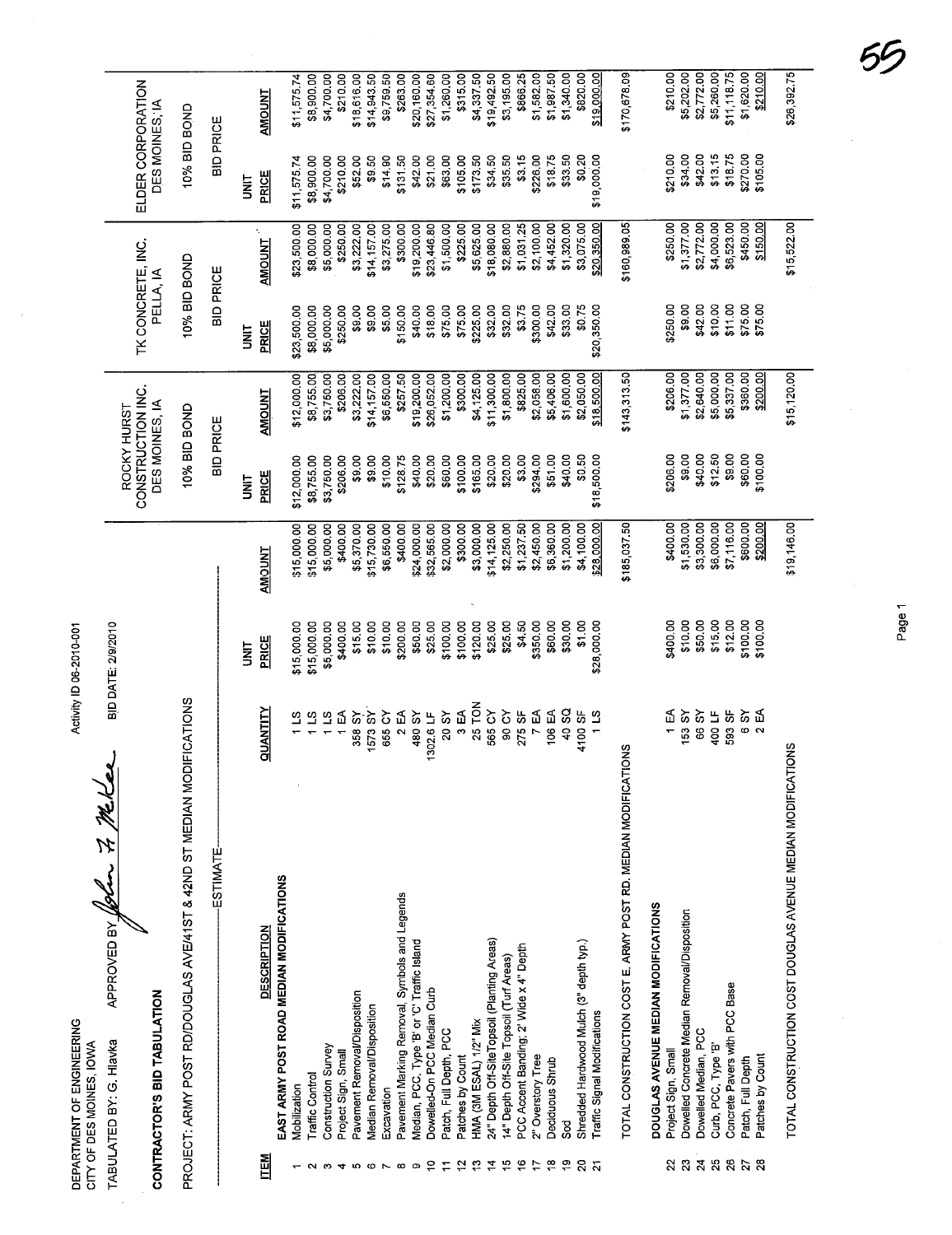|                     | CONTRACTOR'S BID TABULATION                                                               |                 |                    |                        | CONSTRUCTION INC.<br>DES MOINES, IA<br>ROCKY HURST                                            |                           | TK CONCRETE, INC.<br>PELLA, IA |                           | ELDER CORPORATION<br>DES MOINES, IA |                          |
|---------------------|-------------------------------------------------------------------------------------------|-----------------|--------------------|------------------------|-----------------------------------------------------------------------------------------------|---------------------------|--------------------------------|---------------------------|-------------------------------------|--------------------------|
|                     | PROJECT: ARMY POST RD/DOUGLAS AVE/41ST & 42ND ST MEDIAN MODIFICATIONS                     |                 |                    |                        | 10% BID BOND                                                                                  |                           | 10% BID BOND                   |                           | 10% BID BOND                        |                          |
|                     | <b>ESTIMATE</b>                                                                           |                 |                    |                        | <b>BID PRICE</b>                                                                              |                           | <b>BID PRICE</b>               |                           | <b>BID PRICE</b>                    |                          |
|                     |                                                                                           |                 | <b>TRU</b>         |                        | <b>SINT</b>                                                                                   |                           | <b>SP</b>                      |                           | <b>NHT</b>                          |                          |
| <b>TEM</b>          | <b>DESCRIPTION</b>                                                                        | <b>QUANTITY</b> | <b>PRICE</b>       | <b>AMOUNT</b>          | PRICE                                                                                         | <b>AMOUNT</b>             | PRICE                          | <b>AMOUNT</b>             | <b>PRICE</b>                        | AMOUNT                   |
|                     | 41ST STREET / 42ND STREET MEDIAN MODIFICATIONS                                            |                 |                    |                        |                                                                                               |                           |                                |                           |                                     |                          |
|                     | Project Sign, Small                                                                       | 1 EA            | \$400.00           | \$400.00               | \$206.00                                                                                      | \$206.00                  | \$250.00                       | \$250.00                  | \$210.00                            | \$210.00                 |
| వ్ల                 | Pavement Removal/Disposition                                                              | 129 SY<br>24 SY | \$15.00<br>\$15.00 | \$1,935.00<br>\$360.00 | \$9.00<br>\$9.00                                                                              | \$1,161.00<br>\$216.00    | \$9.00<br>\$9.00               | \$1,161.00<br>\$216.00    | \$44.00<br>\$80.00                  | \$5,676.00<br>\$1,920.00 |
| $\mathfrak{L}$<br>5 | Driveway Removal/Disposition<br>Sidewalk Removal/Disposition                              | 6SY             | \$15.00            | \$90.00                | \$9.00                                                                                        | \$54.00                   | \$9.00                         | \$54.00                   | \$80.00                             | \$480.00                 |
| $\mathbb{S}^2$      | Excavation                                                                                | δ<br>Θ          | \$10.00            | \$90.00                | \$10.00                                                                                       | \$90.00                   | \$5.00                         | \$45.00                   | \$213.00                            | \$1,917.00               |
| $\mathbf{z}$        | Curb and Gutter, PCC                                                                      | 463.1 LF        | \$25.00            | \$11,577.50            | \$20.00                                                                                       | \$9,262.00                | \$10.00                        | \$4,631.00                | \$21.00                             | \$9,725.10               |
|                     | HMA MII                                                                                   | 50 SY           | \$45.00            | \$2,250.00             | \$27.50                                                                                       | \$1,375.00                | \$54.00                        | \$2,700.00                | \$29.00                             | \$1,450.00               |
| 585                 | S <sub>o</sub> d                                                                          | 35 SQ           | \$30.00            | \$1,050.00             | \$40.00                                                                                       | \$1,400.00                | \$33.00                        | \$1,155.00                | \$33.50                             | \$1,172.50               |
|                     | Shredded Hardwood Mulch (2" Depth Typ.)                                                   | 149 SF          | \$1.00             | \$149.00               | \$1,00                                                                                        | \$149.00                  | \$0.75                         | \$111.75                  | \$0.45                              | \$67.05                  |
| 38                  | 18" Depth Off-Site Topsoil (Mulch Areas)                                                  | 8 CY            | \$25.00            | \$200.00               | \$20.00                                                                                       | \$160.00                  | \$32.00                        | \$256.00                  | \$260.00                            | \$2,080.00               |
| ္တ                  | PCC Driveway, 6"                                                                          | 30 SY           | \$45.00            | \$1,350.00             | \$28.00                                                                                       | \$840.00                  | \$33.00                        | \$990.00                  | \$29.50                             | \$885.00                 |
| $\frac{1}{4}$       | PCC Sidewalk, 6"                                                                          | 5S              | \$60.00            | \$300.00               | \$28.00                                                                                       | \$140.00                  | \$33,00                        | \$165.00                  | \$29,50                             | \$147.50                 |
| $\frac{1}{4}$       | Detectable Warning Panels                                                                 | 35              | \$40.00            | \$320.00               | \$55.00                                                                                       | \$440.00                  | \$31.25                        | \$250.00                  | \$3700                              | \$296.00                 |
| $\ddot{v}$          | Fixture Adjustment                                                                        | 2 EA            | \$1,500.00         | \$3,000.00             | \$350.00                                                                                      | \$700.00                  | \$1,000.00                     | \$2,000.00                | \$390.00                            | \$780.00                 |
| ्                   | HMA (3M ESAL) 1/2" Mix                                                                    | <b>NOL 81</b>   | \$120.00           | \$2,160.00             | \$165.00                                                                                      | \$2,970.00                | \$225.00                       | \$4,050.00                | \$173.50                            | \$3,123.00               |
|                     | TOTAL CONSTRUCTION COST 41ST STREET / 42ND STREET MEDIAN                                  | MODIFICATIONS   |                    | \$25,231.50            |                                                                                               | \$19,163.00               |                                | \$18,034.75               |                                     | \$29,929.15              |
|                     | TOTAL PROJECT CONSTRUCTION COST (TOTAL FOR ALL LOCATION<br>PERCENT OF ENGINEER'S ESTIMATE | ៙               |                    | \$229,415.00           |                                                                                               | \$177,596,50<br>$-22.59%$ |                                | \$194,545.80<br>$-15.20%$ |                                     | $-1.05%$<br>\$226,999.99 |
|                     |                                                                                           |                 |                    |                        |                                                                                               | <b>No</b>                 |                                |                           |                                     |                          |
|                     |                                                                                           |                 |                    |                        | ADVISEMENT. BIDDER<br>ATTACHMENT PART F<br>PROVIDED DBE INFO<br>BID READ UNDER<br>ON PROPOSAL |                           |                                |                           |                                     |                          |
|                     |                                                                                           |                 |                    |                        | <b>ITEM 1 INSTEAD OF</b><br>ITEM 2                                                            |                           |                                |                           |                                     |                          |

 $\bar{z}$ 

Page 2

÷.

 $\hat{\boldsymbol{\beta}}$ 

 $\frac{1}{2}$ 

للأرباء

arangan.

 $\overline{a}$ 

 $\hat{\boldsymbol{\beta}}$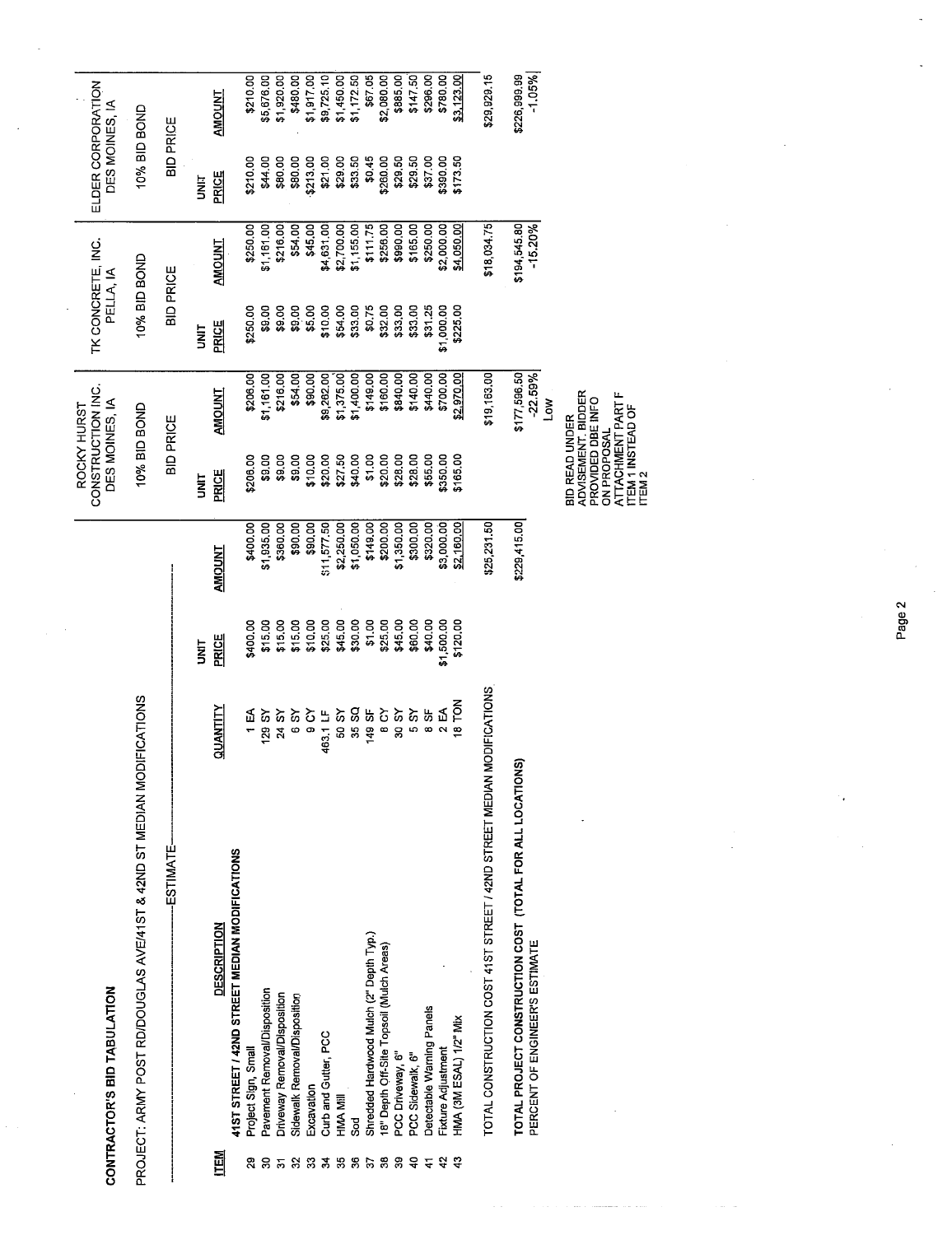|                | DEPARTMENT OF ENGINEERING<br>CITY OF DES MOINES, IOWA  |                                                                |                         | Activity ID 06-2010-001   |                            |                                                |                            |                                                     |                            |                                               |                            |
|----------------|--------------------------------------------------------|----------------------------------------------------------------|-------------------------|---------------------------|----------------------------|------------------------------------------------|----------------------------|-----------------------------------------------------|----------------------------|-----------------------------------------------|----------------------------|
|                | CONTRACTOR'S BID TABULATION<br>TABULATED BY: G. Hlavka | APPROVED BY                                                    |                         | <b>BID DATE: 2/9/2010</b> |                            | TECHNOLOGIES, INC<br>URBANDALE, IA<br>CONCRETE |                            | JASPER CONSTRUCTION<br>SERVICES, INC.<br>NEWTON, IA |                            | CONTRACTING CO.<br>THE CONCRETE<br>GRIMES, IA |                            |
|                |                                                        | PROJECT: ARMY POST RD/DOUGLAS AVE/41ST & 42ND ST MEDIAN MODIFI | CATIONS                 |                           |                            | 10% BID BOND                                   |                            | 10% BID BOND                                        |                            | 10% BID BOND                                  |                            |
|                |                                                        |                                                                |                         |                           |                            |                                                |                            |                                                     |                            |                                               |                            |
|                |                                                        | <b>ESTIMATE</b>                                                |                         |                           |                            | <b>BID PRICE</b>                               |                            | <b>BID PRICE</b>                                    |                            | BID PRICE                                     |                            |
|                |                                                        |                                                                |                         | is<br>S                   |                            | is<br>S                                        |                            | <b>SP</b>                                           |                            | İML                                           |                            |
| 폡              |                                                        | <b>DESCRIPTION</b>                                             | <b>QUANTITY</b>         | PRICE                     | <b>AMOUNT</b>              | PRICE                                          | <b>AMOUNT</b>              | <b>PRICE</b>                                        | <b>AMOUNT</b>              | PRICE                                         | <b>AMOUNT</b>              |
|                | EAST ARMY POST ROAD MEDIAN MODIFICATIONS               |                                                                |                         | \$15,000.00               | \$15,000.00                | \$22,500.00                                    | \$22,500.00                | \$25,000.00                                         | \$25,000.00                | \$15,000.00                                   | \$15,000.00                |
|                | <b>Traffic Control</b><br>Mobilization                 |                                                                | $\tilde{\mathbf{c}}$    | \$15,000.00               | \$15,000.00                | \$7,675.00                                     | \$7,675.00                 | \$8,925.00                                          | \$8,925.00                 | \$15,000.00                                   | \$15,000.00                |
| က              | Construction Survey                                    |                                                                | 115                     | \$5,000.00                | \$5,000.00                 | \$3,485.00                                     | \$3,485.00                 | \$4,600.00                                          | \$4,600.00                 | \$4,900.00                                    | \$4,900.00                 |
| 4              | Project Sign, Small                                    |                                                                | 1 EA                    | \$400.00                  | \$400.00                   | \$220.00                                       | \$220.00                   | \$210.00                                            | \$210.00                   | \$350,00                                      | \$350.00                   |
| Ю              | Pavement Removal/Disposition                           |                                                                | 358 SY                  | \$15.00                   | \$5,370.00                 | \$8.80                                         | \$3,150.40                 | \$15.00                                             | \$5,370.00                 | \$18.00                                       | \$6,444.00                 |
| $\circ$        | Median Removal/Disposition                             |                                                                | 1573 SY                 | \$10.00                   | \$15,730.00                | \$8.80                                         | \$13,842.40                | \$8.00                                              | \$12,584.00                | \$18.00                                       | \$28,314.00                |
| $\overline{ }$ | Excavation                                             |                                                                | 655 CY                  | \$10.00                   | \$6,550.00                 | \$8.80                                         | \$5,764.00                 | \$15.00                                             | \$9,825.00                 | \$15.00                                       | \$9,825.00                 |
| $\infty$       | Pavement Marking Removal, Symbols and Legends          |                                                                | 2EA                     | \$200.00                  | \$400.00                   | \$142.00                                       | \$284.00                   | \$135.00                                            | \$270.00                   | \$200.00                                      | \$400.00                   |
| တ              | Median, PCC, Type 'B' or 'C' Traffic Island            |                                                                | 480 SY<br>1302.6 LF     | \$50.00<br>\$25.00        | \$32,565.00<br>\$24,000.00 | \$30.00<br>\$28.00                             | \$14,400.00<br>\$36,472.80 | \$60.00<br>\$35.00                                  | \$28,800.00<br>\$45,591.00 | \$65.00<br>\$22.00                            | \$31,200.00<br>\$28,657.20 |
| ₽              | Dowelled-On PCC Median Curb                            |                                                                | 20 SY                   | \$100.00                  | \$2,000.00                 | \$54,00                                        | \$1,080.00                 | \$90,00                                             | \$1,800.00                 | \$100.00                                      | \$2,000.00                 |
| 5<br>Ξ         | Patch, Full Depth, PCC<br>Patches by Count             |                                                                | 3 EA                    | \$100.00                  | \$300.00                   | \$540.00                                       | \$1,620.00                 | \$150.00                                            | \$450.00                   | \$100.00                                      | \$300.00                   |
| ి              | HMA (3M ESAL) 1/2" Mix                                 |                                                                | 25 TON                  | \$120.00                  | \$3,000.00                 | \$225.00                                       | \$5,625.00                 | \$174.00                                            | \$4,350.00                 | \$250.00                                      | \$6,250.00                 |
| 4              | 24" Depth Off-SiteTopsoil (Planting Areas)             |                                                                | 565 CY                  | \$25.00                   | \$14,125.00                | \$35.25                                        | \$19,916.25                | \$23.00                                             | \$12,995.00                | \$38.00                                       | \$21,470.00                |
| $\overline{5}$ | 14" Depth Off-Site Topsoil (Turf Areas)                |                                                                | 90 CY                   | \$25.00                   | \$2,250.00                 | \$35.25                                        | \$3,172.50                 | \$23.00                                             | \$2,070.00                 | \$38.00                                       | \$3,420.00                 |
| °,             | PCC Accent Banding; 2' Wide x 4" Depth                 |                                                                | 275 SF                  | \$4.50                    | \$1,237.50                 | \$8.80                                         | \$2,420.00                 | \$7.00                                              | \$1,925.00                 | \$6.00                                        | \$1,650.00                 |
| 17             | 2" Overstory Tree                                      |                                                                | 7 EA                    | \$350.00                  | \$2,450.00                 | \$230.00                                       | \$1,610.00                 | \$226.00                                            | \$1,582.00                 | \$320.00                                      | \$2,240.00                 |
| $\frac{8}{1}$  | Deciduous Shrub                                        |                                                                | 106 EA                  | \$60.00                   | \$6,360.00                 | \$19.50                                        | \$2,067.00                 | \$18.75                                             | \$1,987.50                 | \$58.00                                       | \$6,148.00                 |
| စ္             | ჯ<br>თ                                                 |                                                                | 40 SQ                   | \$30.00                   | \$1,200.00                 | \$35.00                                        | \$1,400.00                 | \$34.00                                             | \$1,360.00                 | \$34.00                                       | \$1,360.00                 |
|                | Shredded Hardwood Mulch (3" depth typ.)                |                                                                | 4100 SF                 | \$1.00                    | \$4,100.00                 | \$0.50                                         | \$2,050.00                 | \$0.45                                              | \$1,845.00                 | \$0.60                                        | \$2,460.00                 |
|                | <b>Traffic Signal Modifications</b>                    |                                                                | $1\,$ LS                | \$28,000.00               | \$28,000.00                | \$20,000.00                                    | \$20,000.00                | \$19,425.00                                         | \$19,425.00                | \$22,500.00                                   | \$22,500.00                |
|                |                                                        | TOTAL CONSTRUCTION COST. E. ARMY POST RD. MEDIAN MODIFICATION  | ഗ്ഗ                     |                           | \$185,037.50               |                                                | \$168,754.35               |                                                     | \$190,964.50               |                                               | \$209,888.20               |
|                | DOUGLAS AVENUE MEDIAN MODIFICATIONS                    |                                                                |                         | \$400.00                  | \$400.00                   | \$220.00                                       | \$220.00                   | \$210.00                                            | \$210.00                   | \$350.00                                      | \$350.00                   |
| ង ឌ            | Project Sign, Small                                    |                                                                | 1<br>1                  |                           |                            | \$8.80                                         | \$1,346.40                 | \$15.00                                             | \$2,295.00                 | \$28.00                                       | \$4,284.00                 |
|                | Dowelled Concrete Median Removal/Disposition           |                                                                | 153 SY                  | \$10.00                   | \$1,530.00                 | \$56.00                                        | \$3,696.00                 | \$65.00                                             | \$4,290.00                 | \$68.00                                       | \$4,488.00                 |
| 24             | Dowelled Median, PCC                                   |                                                                | 66 SY<br>400 LF         | \$15.00<br>\$50.00        | \$3,300.00<br>\$6,000.00   | \$28.00                                        | \$11,200.00                | \$23.00                                             | \$9,200.00                 | \$22.00                                       | \$8,800.00                 |
| 25<br>26       | Concrete Pavers with PCC Base<br>Curb, PCC, Type 'B'   |                                                                | 593 SF                  | \$12.00                   | \$7,116.00                 | \$39.00                                        | \$23,127.00                | \$13.50                                             | \$8,005.50                 | \$15.80                                       | \$9,369.40                 |
| 27             | Patch, Full Depth                                      |                                                                | 88                      | \$100.00                  | \$600.00                   | \$54.00                                        | \$324.00                   | \$100.00                                            | \$600.00                   | \$150.00                                      | \$900.00                   |
|                | Patches by Count                                       |                                                                | ธ์<br>$\mathbf{\Omega}$ | \$100.00                  | \$200.00                   | \$540.00                                       | \$1,080.00                 | \$150.00                                            | \$300.00                   | \$100.00                                      | \$200.00                   |
|                |                                                        | TOTAL CONSTRUCTION COST DOUGLAS AVENUE MEDIAN MODIFICATIONS    |                         |                           | \$19,146.00                |                                                | \$40,993.40                |                                                     | \$24,900.50                |                                               | \$28,391.40                |
|                |                                                        |                                                                |                         |                           |                            |                                                |                            |                                                     |                            |                                               |                            |

 $\bar{\beta}$ 

 $\frac{1}{2}$ 

 $\frac{1}{2}$ 

Page 3

 $\overline{\phantom{a}}$ 

 $\bar{z}$ 

 $\boldsymbol{\mathcal{S}}$